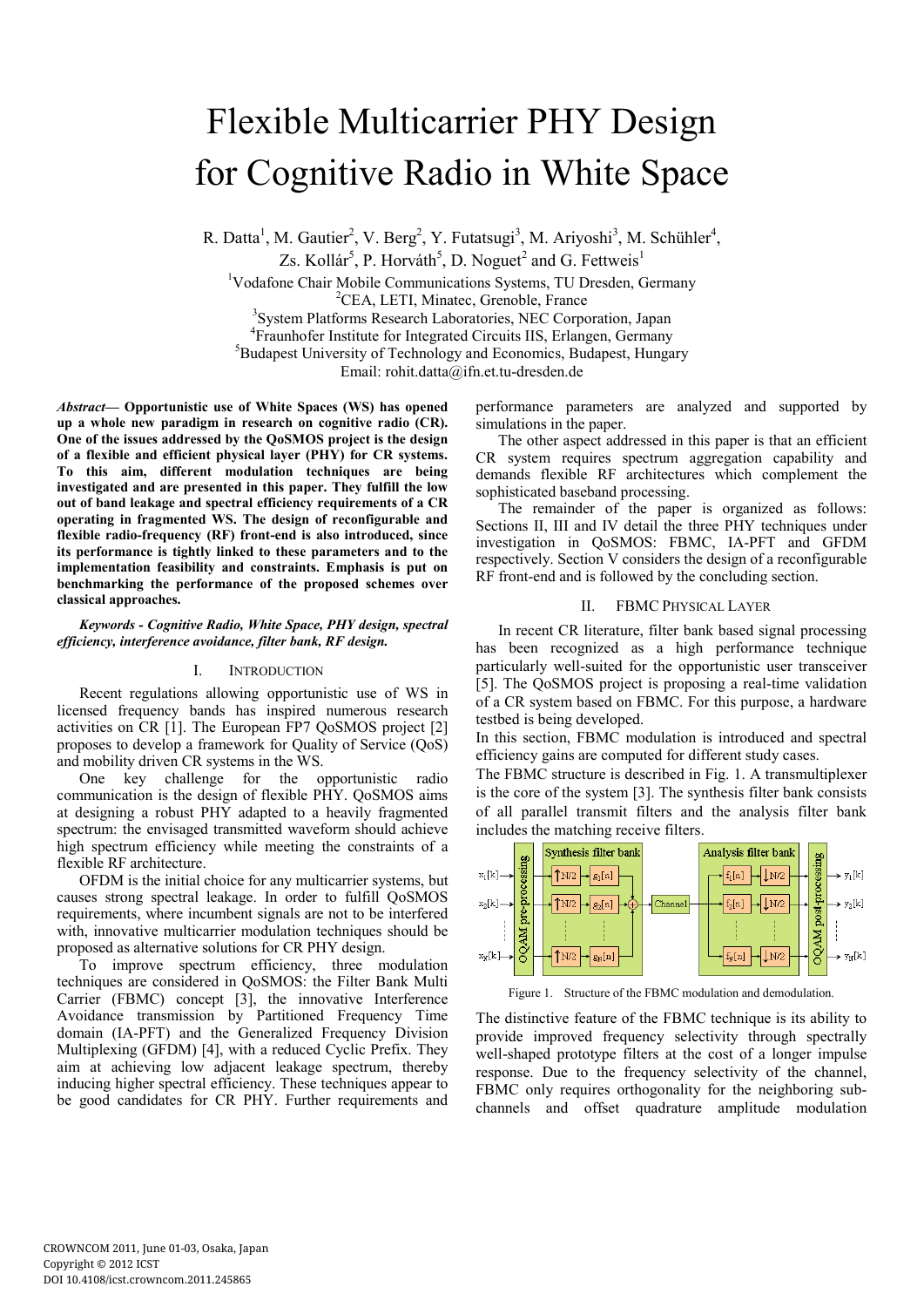(OQAM) is used for this purpose [3]. The combination of filter bank with OQAM modulation guarantees the orthogonality without the need of a CP as opposed to OFDM. Thus, the data rate loss induced by CP is avoided.

In comparison to OFDM architectures, FBMC introduces a complexity overhead that is not negligible. It is therefore essential to understand the spectral efficiency gain provided by FBMC techniques in comparison to OFDM. We propose to illustrate the potential spectral gain by using a practical approach based on two examples inspired by widely deployed standards: DVB-T [6] and IEEE 802.11a/g [7]. In both examples, the gain in terms of number of frequency carriers will be first estimated assuming the spectrum mask recommended in the standard. This gain will be called the frequency gain. The gain coming from the absence of CP will then be estimated and will be called time gain. Both gains will be added to estimate the overall spectral efficiency gain.

In the example of DVB-T, we considered the mode used in France (FFT size 8k, CP 1/32). Using the same spectrum mask, an FBMC may send 7497 active carriers instead of the 6817 recommended in the standard giving a frequency gain of almost 10%. The frequency gain is also estimated in the study case of IEEE 802.11a/g (FFT size 64, CP 1/4) and depicted in Fig. 2. The number of active carriers may increase from 52 to 54, giving a frequency gain of 3.8%. The first side lobe is attenuated by at least 45 dB for FBMC with the filter structure proposed in [5].



Figure 2. Power spectral density comparison in IEEE 802.11a/g.

In order to estimate the time gain, we assume that FBMC with adequate equalization provides at least as good performance as OFDM [8] (equalization issue is discussed at the end of the section). The gain comes then directly from the absence of CP in the case of DVB-T, i.e. a gain of 3%. In the case of burst communications such as IEEE 802.11a/g, the gain is slightly less straightforward to estimate. The rising time introduced by the prototype filter should be considered as well. Special attention should be paid to the preamble [7]. For FBMC, burst synchronization requires some silent symbols in the preamble in order to prevent the first data symbols to interfere with the preamble. Thus, in order to compare FBMC with OFDM in the case of IEEE 802.11a/g, we propose to use the following durations for the preambles: 4 symbols for OFDM and 12

symbols for FBMC. As in the example of DVB-T, the gain from the absence of CP is also taken into account.

In IEEE 802.11a/g, burst duration may vary between 1 and 152 OFDM symbols. For the average burst duration of 76, it is possible to send 12 extra data symbols during the same time using the FBMC waveform or a time gain of 15.8%. The results are summarized in Table I.

TABLE I. RELATIVE SPECTRAL EFFICIENCY GAIN.

| <b>Standard</b>  | <b>Spectral Efficiency Gain relative to OFDM</b> |                    |                   |  |
|------------------|--------------------------------------------------|--------------------|-------------------|--|
|                  | <b>Frequency Domain</b>                          | <b>Time Domain</b> | <b>Total Gain</b> |  |
| DVB-T            | $10\%$                                           | $3\%$              | $13\%$            |  |
| IEEE $802.11a/g$ | 3.8%                                             | $15.8\%$           | $19.6\%$          |  |

FBMC has shown strong spectral efficiency performance. The results should further favor FBMC for applications where out of band radiation power levels are critical. This is particularly the case of CR communication systems.

Due to multipath propagation, equalization has to be performed. In conventional multicarrier systems the most common technique is the CP based approach because of its robustness and simplicity. The use of the CP mitigates the Inter-Symbol Interference (ISI) as long as the CP is longer than the channel delay spread. Only linear distortions will appear during equalization, which can be compensated by a phase and amplitude correction.

The absence of a CP in FBMC inevitably leads to ISI which causes an error floor to appear for high SNR regimes. Several approaches have been proposed for the equalization of FBMC systems such as in [9]. These methods are based on a per subcarrier MMSE equalization. Simulation results are shown in Fig. 3. It can be seen that for the AWGN channel the FBMC system outperforms the OFDM system with CP. The Bit Error Rate (BER) values for FMBC over multipath channels using equalization for SNR values lower than 20 dB are still slightly better. On the other hand, when reaching higher SNR values, the FBMC system exhibits an error floor due to the residual ISI, regardless of the chosen equalization technique. This phenomenon will be mitigated when error correction coding is applied.



Figure 3. BER versus  $E_b/N_0$  for the FBMC and OFDM MMSE equalization schemes over AWGN and multipath channels.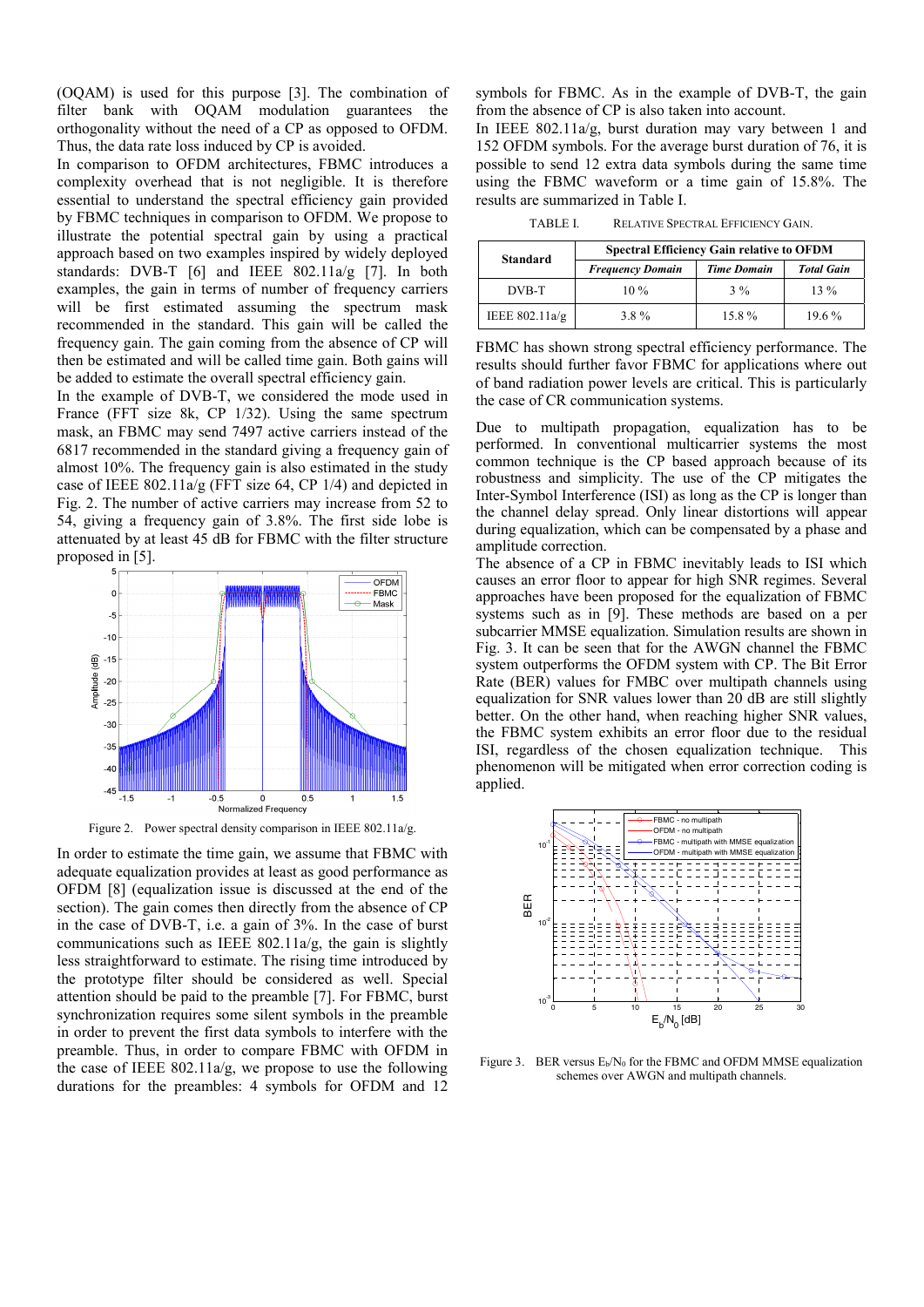To enable better detection, an iterative decision feedback equalization technique was also proposed [10], but eventually this scheme also reaches an error floor. This relatively low error floor can be mitigated by appropriate coding. Hence, FBMC is a viable alternative to OFDM demanding moderate complexity increase in the equalizer.

#### III. INTERFERENCE AVOIDANCE TRANSMISSION BY IA-PFT

Aiming at reducing the undesired spectrum emission caused by the opportunistic system, the new method IA-PFT is proposed. The following sub-sections present an overview and fundamental performances of IA-PFT.



Figure 4. IA-PFT transmitter structure.

## *A. IA-PFT Transmitter Structure*

IA-PFT structure features a parallel combination scheme of Time Windowing (TW) [7] and Cancellation Carrier (CC) [11][12] as shown in Fig. 4. The transmitted bit stream is modulated and divided into a signal group to be processed by TW and a signal group to be processed by CC at the subcarrier mapping block. TW processed signal group is converted by IFFT. Then, a CP is appended to the head of the OFDM symbols. After appending CP, signal shaping in time-domain is carried out at the TW block. On the other hand, CC processed signal group is fed to CC insertion block. At CC insertion block, CC vector is inserted to CC processed signal group in frequency-domain to suppress the undesired spectrum emission in interference avoidance band. After converting by IFFT, a Zero-Padding (ZP) guard interval is appended to the head of the OFDM symbols. Finally, TW processed signal group and CC processed signal group are multiplexed.

## *B. Interference Suppression Performance*

Fig. 5 shows a comparison example of transmission spectrum of the interference avoidance transmission techniques, where the major parameters listed in Table II is assumed. The number of interference avoidance band  $(N_i)$  is equivalent to 32 turned off sub-carriers. IA-PFT is applied to each spectrum edge (two CC at each spectrum edge). According to the simulation result, TW alone cannot achieve the high suppression gain near the transmission subcarriers in the interference avoidance band. Meanwhile, CC alone cannot achieve the high suppression gain near the centre of the interference avoidance band. For IA-PFT, the maximum suppression gains of power spectrum density are respectively 6 dB and 12 dB better than those of CC and TW.

Fig. 6 shows the power spectrum density of IA-PFT when a parameter *Q* is changed. The parameter *Q* represents the number of subcarriers being processed by CC insertion block per spectrum edge. In other words, the allocation ratio between TW processed signal and CC processed signal can be determined by *Q*. As seen from the evaluation results in Fig. 6, if *Q* is set to a small value, the power spectrum density of IA-PFT approaches that of TW. If *Q* is set to a large value, the power spectrum density of IA-PFT approaches that of CC.

| TABLE II.<br>SIMULATION PARAMETERS. |
|-------------------------------------|
|-------------------------------------|

|                                                                |                                                    | Parameter                                                                                                                                                                    | Assumption                                 |  |
|----------------------------------------------------------------|----------------------------------------------------|------------------------------------------------------------------------------------------------------------------------------------------------------------------------------|--------------------------------------------|--|
|                                                                |                                                    | FFT size                                                                                                                                                                     | 1024                                       |  |
|                                                                |                                                    | Maximum number of subcarriers                                                                                                                                                | 600                                        |  |
|                                                                |                                                    | CP (ZP) sample                                                                                                                                                               | 72                                         |  |
|                                                                |                                                    | Subcarrier spacing                                                                                                                                                           | 15 kHz                                     |  |
|                                                                |                                                    | Modulation                                                                                                                                                                   | <b>OPSK</b>                                |  |
| Normalized power [dB]                                          | 10<br>0<br>-10<br>$-20$<br>$-30$<br>$-40$<br>$-50$ | Interference avoidance band<br>$(N=32)$<br>Normal<br>тw<br>CC<br>Proposed<br>$12$ [dB]<br><u>l</u> dB<br>Sub-carrier index<br>Figure 5.<br>Power spectrum density of IA-PFT. | Normal<br>TW<br>CC<br>Proposed<br>$(Q=15)$ |  |
|                                                                |                                                    |                                                                                                                                                                              |                                            |  |
|                                                                | 10                                                 | Interference avoidance band                                                                                                                                                  |                                            |  |
|                                                                |                                                    | $(N=32)$                                                                                                                                                                     |                                            |  |
|                                                                | 0                                                  |                                                                                                                                                                              |                                            |  |
| Normalized power [dB]                                          | -10                                                |                                                                                                                                                                              |                                            |  |
|                                                                | $-20$                                              | $Q=15$<br>$Q = 60$<br>Q=7                                                                                                                                                    |                                            |  |
| -30                                                            |                                                    |                                                                                                                                                                              |                                            |  |
|                                                                | $-40$                                              |                                                                                                                                                                              | Proposed (Q=7)<br>Proposed (Q=15)          |  |
|                                                                | $-50$                                              | carrier index                                                                                                                                                                | Proposed (Q=60)                            |  |
| Power spectrum density of IA-PFT with variable Q.<br>Figure 6. |                                                    |                                                                                                                                                                              |                                            |  |

#### *C. Evaluation of PAPR*

Fig. 7 shows Peak to Average Power Ratio (PAPR) of IA-PFT transmission signals. In this evaluation, the simulation parameters were set to the same values as in Fig. 5.



Figure 7. PAPR performance of IA-PFT.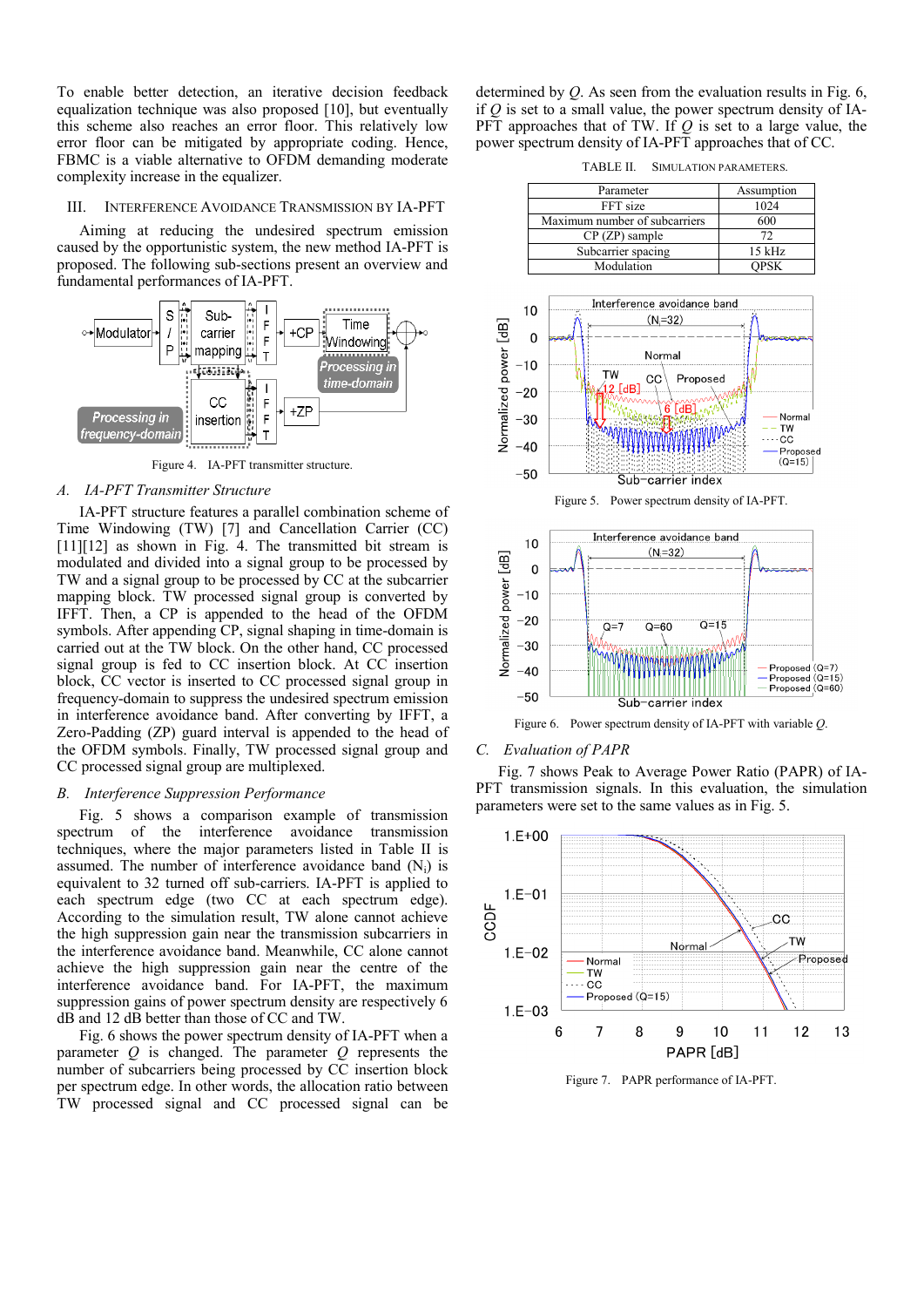According to the simulation result, PAPR of CC is increased by 0.3 dB compared to a normal OFDM when Complementary Cumulative Distribution Function (CCDF) is equivalent to 1%. It can be seen that the increase of PAPR for CC is caused by ZP used for all the subcarriers instead of CP. On the other hand, PAPR of IA-PFT is almost same as that of the normal OFDM since ZP is partially used for the subcarriers.

It is therefore concluded that IA-PFT is a promising candidate for QoSMOS transmitter. It is also noted that typical OFDM receivers can be applied for IA-PFT.

### IV. GFDM: GENERAL FREQUENCY DIVISION MULTIPLEX

GFDM [4] is a new multicarrier modulation technique which is particularly suitable for cognitive PHY in fragmented white spaces. Not being restricted to rectangular pulse, as in OFDM, here in GFDM, the choice of suitable Nyquist pulse shape restricts the out of band radiation of the opportunistic signals to interfere with the incumbent.

As described in [4], GFDM is a multicarrier system incorporating a tail-biting technique. The transmit signal block has a CP accounting for the Tx/Rx filtering and the mobile channel. The CP is shortened by dropping the Tx/Rx filter part [13] and then the tail of the payload is added onto the CP to emulate circular convolution. In the transmitter part of the system, as shown in Fig. 8, the binary data is QAM modulated and then the transmit pulse shaping filter shapes the modulated data, to improve spectral efficiency. Then after up-conversion the transmitter transmits the modulated signals with CP.



Figure 8. GFDM transmit system model.

In the receiver part of the system, as shown in Fig. 9, the CP is removed and then after equalization, down conversion is performed. The received signal is then passed through the matched received pulse shaping filter, followed by a sampler and a detector to get back the binary data.



Figure 9. GFDM receive system model.

As shown in [4][13], the PAPR of this system is better than that of OFDM by about 1 dB at 1% CCDF; as here we have less number of subcarriers compared to OFDM. The tail-biting technique, even though increases the throughput of the system, causes Inter-Carrier Interference (ICI) between two adjacent subcarriers, not only at the same time instant, but also with symbols with different time stamp. Because of nonorthogonality of the subcarriers, ICI is very pronounced and, as shown in Fig. 10, the BER curve of GFDM is a bit degraded compared to theoretical AWGN BER curve [13] using a one-tap equalization. As in FBMC system, GFDM could achieve good performance, demanding reasonable complexity increase in the equalizer.



Figure 10. BER performance of GFDM vs theoretical AWGN BER.

GFDM shows a lot of potential for being adopted as a multicarrier modulation technique in CR PHY design. The choice of pulse shaping techniques makes the spectral mask highly efficient and hence is a suitable candidate for adaptation in QoSMOS PHY design.

## V. RECONFIGURABLE RF TRANSCEIVER FRONT-END

Keeping with the intentions of a CR system, the hardware architecture is supposed to be highly flexible. The signal processing should therefore be moved to the digital domain as far as possible, minimizing the effort and the costs of the analogue hardware section. Following this line, a directsampling approach, i.e., converting the RF signal directly from or to the digital domain would be best suited. In consideration of the frequency bands possibly covered by a CR system, this is difficult to implement, as appropriate high-performance analogue-to-digital converters (ADC) and digital-to-analogue converters (DAC) are required. In QoSMOS, another approach is therefore applied using for each frequency band of interest a single down-conversion and up-conversion stage, respectively, to relax the requirements on the digital hardware components.

A schematic view of a possible RF receiver front-end is portrayed in Fig. 11. The RF signal received by the antenna is amplified and then directed by a multiplexer (switch) to the signal path covering the frequency range, where the signal is expected. Following a tunable pre-selection filter, the signal is down-converted to a fixed intermediate frequency (IF) and directed to an anti-aliasing filter (AAF) by a second multiplexer, before the AD conversion takes place. For the RF transmitter front-end, a setup complementary to the receiver